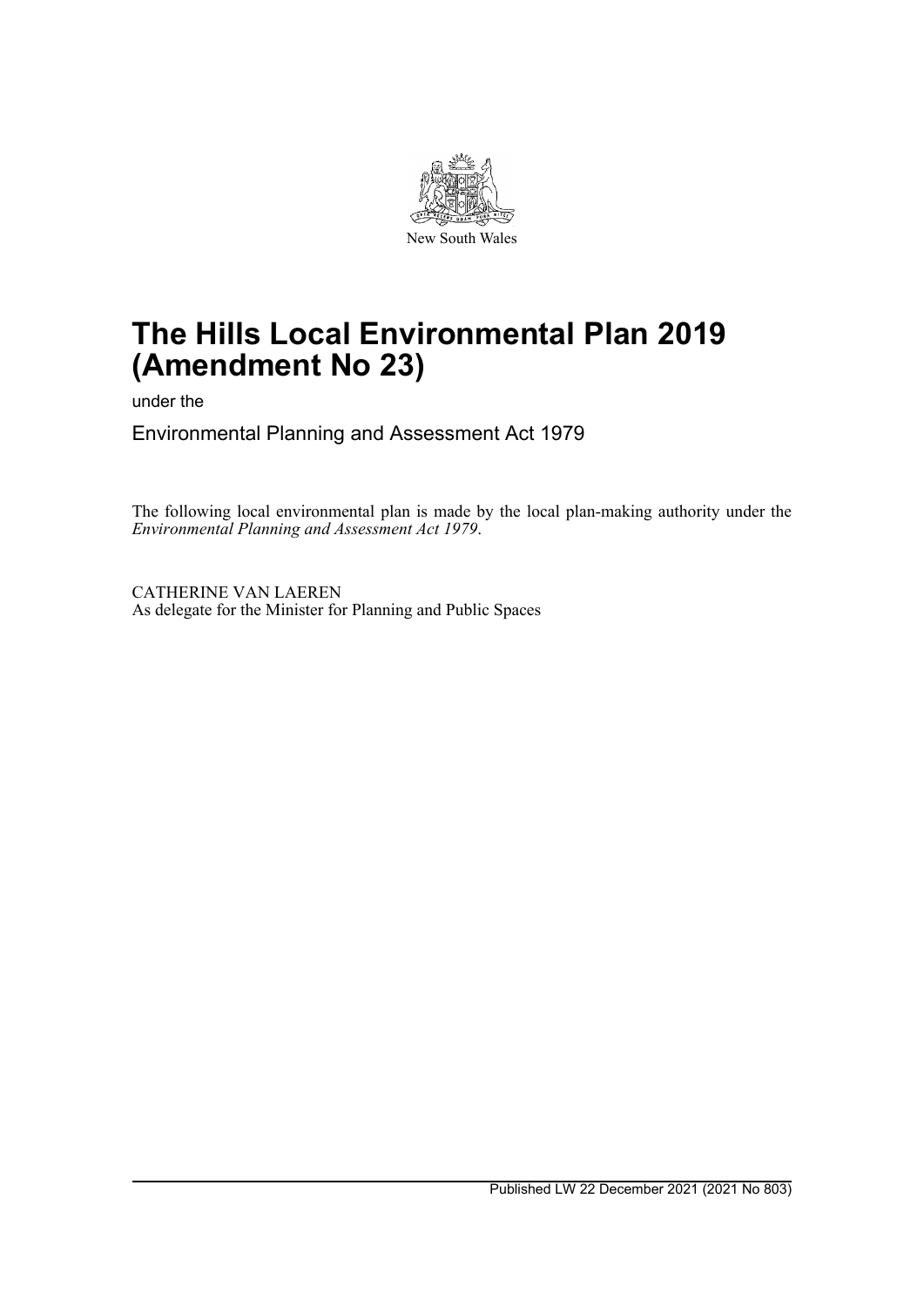## **The Hills Local Environmental Plan 2019 (Amendment No 23)**

under the

Environmental Planning and Assessment Act 1979

### **1 Name of Plan**

This Plan is *The Hills Local Environmental Plan 2019 (Amendment No 23)*.

### **2 Commencement**

This Plan commences on the day on which it is published on the NSW legislation website.

### **3 Land to which Plan applies**

This Plan applies to 25–31 Brookhollow Avenue, Norwest, Lot 71, DP 1252765.

### **4 Maps**

The maps adopted by *The Hills Local Environmental Plan 2019* are amended or replaced, as the case requires, by the maps approved by the local plan-making authority on the making of this Plan.